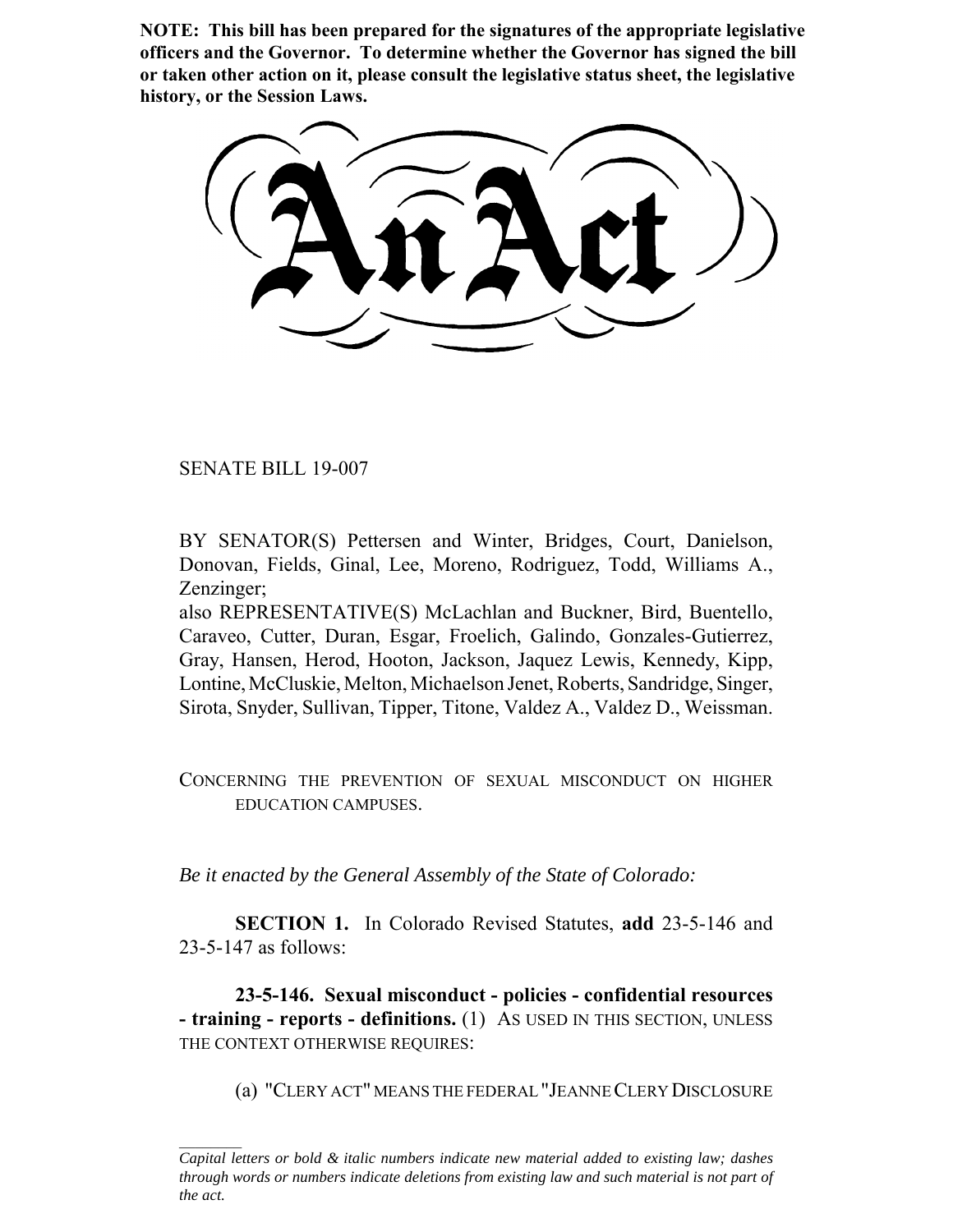OF CAMPUS SECURITY POLICY AND CAMPUS CRIME STATISTICS ACT" OR "CLERY ACT", 20 U.S.C. SEC. 1092(f).

(b) "COMPLAINANT" MEANS A PERSON WHO IS SUBJECT TO ALLEGED SEXUAL MISCONDUCT UNDER AN INSTITUTION'S SEXUAL MISCONDUCT POLICY.

(c) "DEPARTMENT" MEANS THE DEPARTMENT OF HIGHER EDUCATION CREATED AND EXISTING PURSUANT TO SECTION 24-1-114.

(d) "INSTITUTION OF HIGHER EDUCATION" OR "INSTITUTION" MEANS A STATE INSTITUTION OF HIGHER EDUCATION, AS DEFINED IN SECTION 23-18-102 (10)(b), OR ANY ACCREDITED CAMPUS OF A STATE INSTITUTION OF HIGHER EDUCATION; A PARTICIPATING PRIVATE INSTITUTION OF HIGHER EDUCATION, AS DEFINED IN SECTION 23-18-102 (8); A LOCAL DISTRICT COLLEGE, AS DEFINED IN SECTION  $23-71-102$  (1)(a); AND AN AREA TECHNICAL COLLEGE, AS DEFINED IN SECTION 23-60-103 (1).

(e) "REPORTING PARTY" MEANS AN INDIVIDUAL WHO REPORTS AN ALLEGED INCIDENT OF SEXUAL MISCONDUCT UNDER AN INSTITUTION'S SEXUAL MISCONDUCT POLICY.

(f) "RESPONDING PARTY" MEANS AN INDIVIDUAL WHO HAS BEEN ACCUSED OF SEXUAL MISCONDUCT UNDER AN INSTITUTION'S SEXUAL MISCONDUCT POLICY.

(g) "TITLE IX" MEANS TITLE IX OF THE FEDERAL EDUCATION AMENDMENTS OF 1972, AS AMENDED, 20 U.S.C. SECS. 1681 TO 1688.

(h) "VIOLENCE AGAINST WOMEN ACT" MEANS THE ACT CODIFIED IN PART AT 42 U.S.C. SECS. 13701 TO 14040.

(2) (a) ON OR BEFORE AUGUST 1, 2020, EACH INSTITUTION OF HIGHER EDUCATION SHALL ADOPT A SEXUAL MISCONDUCT POLICY FOR ENROLLED STUDENTS.EACH INSTITUTION SHALL PERIODICALLY REVIEW AND UPDATE THE POLICY.

(b) NOTWITHSTANDING THE PROVISIONS OF THIS SECTION, IF THERE IS A CONFLICT BETWEEN THIS SECTION AND ANY FEDERAL LAW OR REGULATION AND BASED ON THAT CONFLICT AN INSTITUTION OF HIGHER

# PAGE 2-SENATE BILL 19-007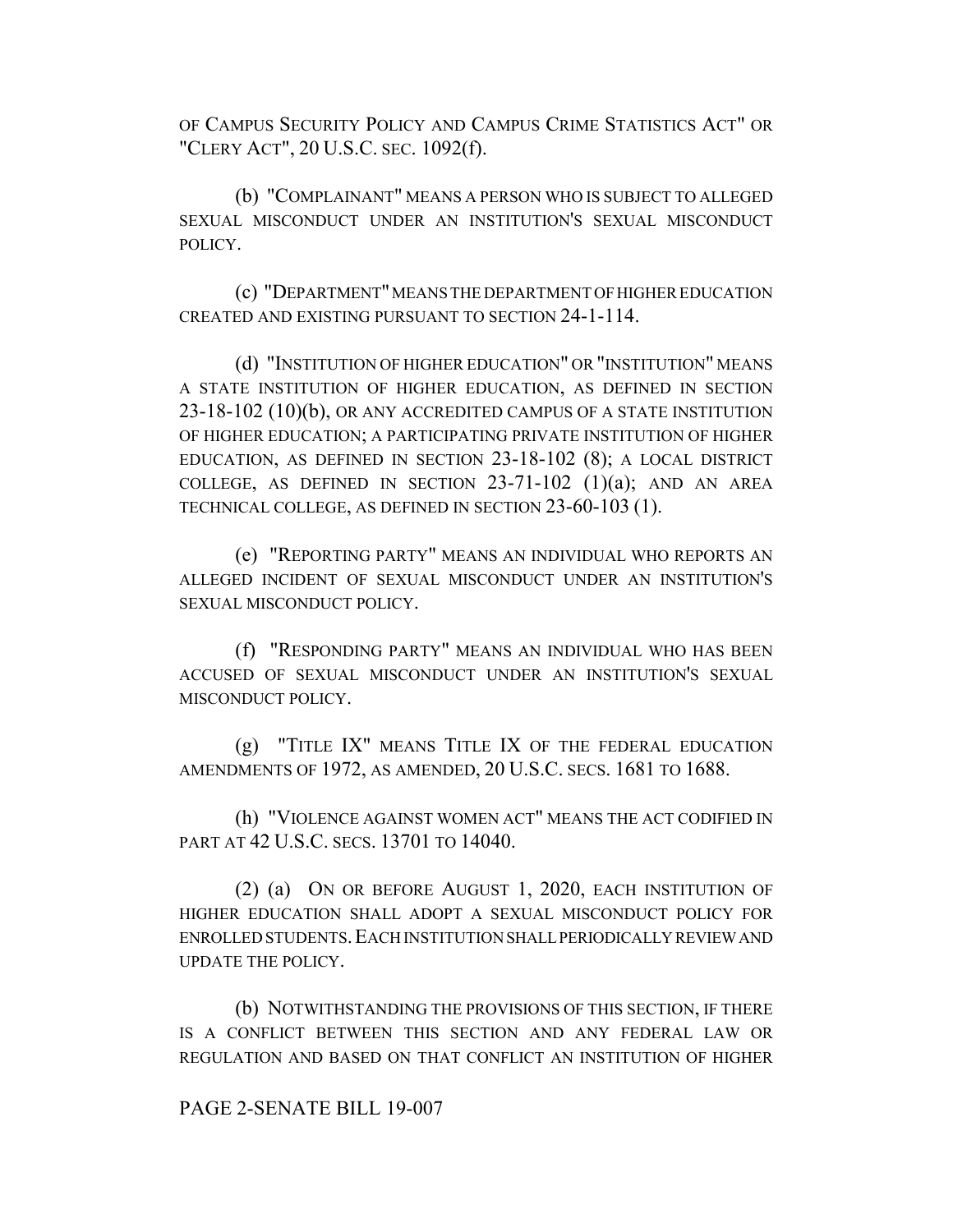EDUCATION IS AT RISK OF LOSING FEDERAL MONEY FOR ITSELF OR ITS STUDENTS, THE INSTITUTION SHALL FOLLOW FEDERAL LAW AND SHALL NOT BE LIABLE FOR ANY VIOLATION OF THIS SECTION BASED ON THAT ACTION.

(3) AT A MINIMUM, EACH SEXUAL MISCONDUCT POLICY MUST INCLUDE:

(a) DEFINITIONS OF FORMS OF SEXUAL MISCONDUCT CONSISTENT WITH FEDERAL AND STATE LAW AND POLICY;

(b) CONFIDENTIAL AND NONCONFIDENTIAL REPORTING OPTIONS FOR SEXUAL MISCONDUCT;

(c) AN EXPLANATION OF THE ROLE OF THE INSTITUTION IN THE RESPONSE TO:

(I) A VIOLATION OF THE SEXUAL MISCONDUCT POLICY; OR

(II) A REPORT OF AN INCIDENT OF SEXUAL MISCONDUCT;

(d) PROCEDURES FOR INVESTIGATING REPORTS OF SEXUAL MISCONDUCT, WHICH MUST:

(I) BE FAIR, IMPARTIAL, AND PROMPT, AND THE INSTITUTION MUST MAKE A GOOD FAITH EFFORT TO COMPLETE AN INVESTIGATION OR ADJUDICATIVE PROCESS, EXCLUDING ANY APPEALS, WITHIN AN AVERAGE OF SIXTY TO NINETY DAYS, WITHOUT JEOPARDIZING THE RIGHTS OF A COMPLAINANT OR RESPONDING PARTY. THE PROCEDURE MAY INCLUDE A PROCESS THAT ALLOWS FOR THE EXTENSION OF THESE TIME FRAMES FOR GOOD CAUSE WITH PRIOR WRITTEN NOTICE OF THE DELAY AND THE REASON FOR THE DELAY TO THE COMPLAINANT AND THE RESPONDING PARTY.

(II) INCLUDE THE PREPONDERANCE OF THE EVIDENCE AS THE EVIDENTIARY STANDARD WHEN A STUDENT IS THE RESPONDENT, NOTWITHSTANDING ANY OTHER EVIDENTIARY STANDARD IN ANY OTHER POLICY OF THE INSTITUTION;

(III) OUTLINE THE PROCEDURES TO BE FOLLOWED IN THE INVESTIGATION AND ADJUDICATION PROCESS, WHICH MUST SPECIFY THAT ALL QUESTIONS GO THROUGH THE OFFICIAL INDIVIDUAL OR INDIVIDUALS

## PAGE 3-SENATE BILL 19-007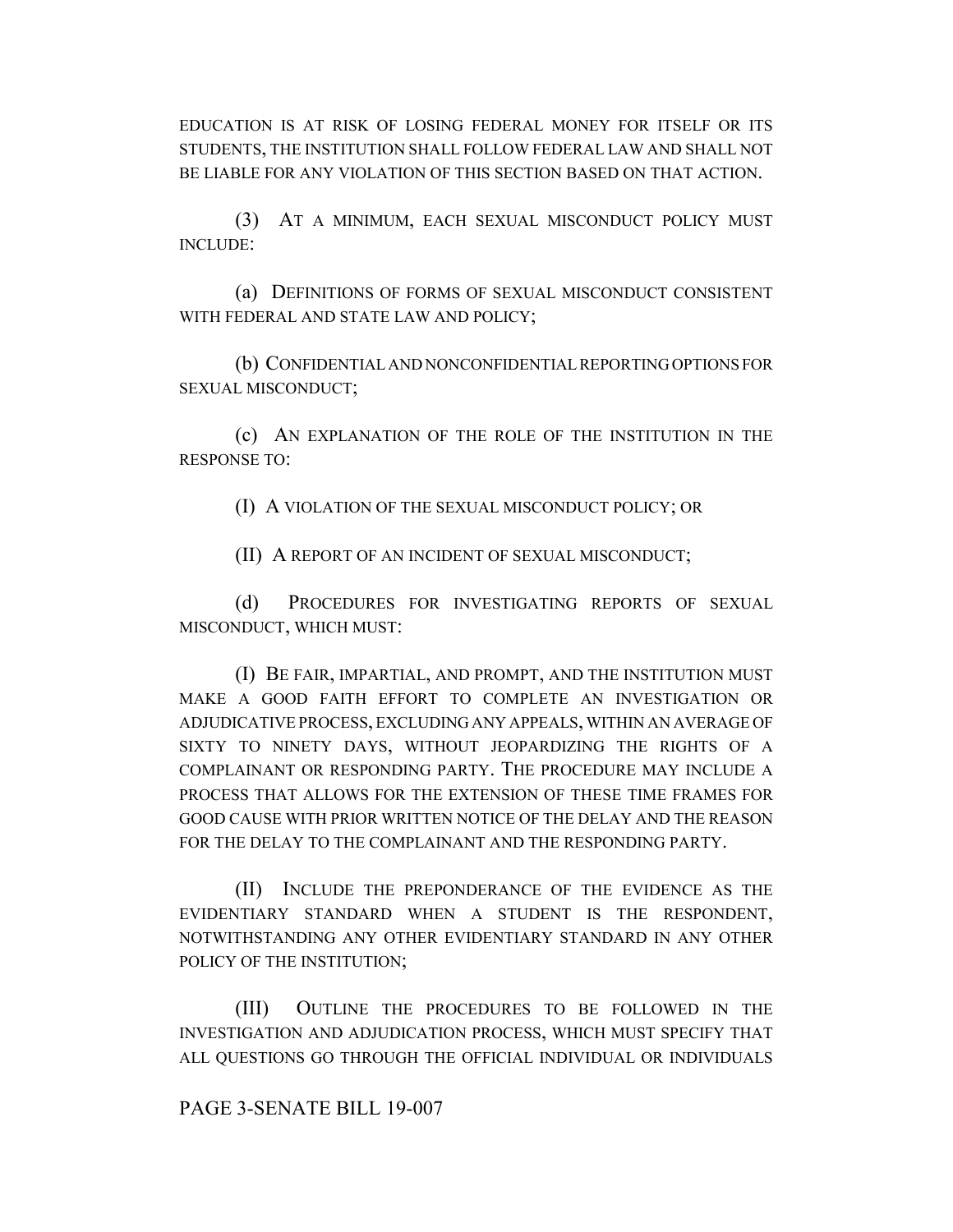CONDUCTING OR PARTICIPATING IN THE INVESTIGATION PROCESS;

(IV) PROVIDE THE COMPLAINANT AND THE RESPONDING PARTY WITH THE SAME OPPORTUNITIES TO HAVE AN ADVISOR OR OTHER PERSON PRESENT DURING ANY PART OF THE PROCEEDING; EXCEPT THAT THE ADVISOR OR OTHER PERSON IS NOT ALLOWED TO SPEAK ON BEHALF OF THE COMPLAINANT OR RESPONDING PARTY DURING THE COURSE OF THE PROCEEDINGS;

(V) PROVIDE REGULAR WRITTEN UPDATES ON THE STATUS OF THE INVESTIGATION OR PROCEEDING TO THE COMPLAINANT AND RESPONDING PARTY THROUGHOUT THE PROCESS UNTIL CONCLUSION; AND

(VI) PROVIDE FOR CONCURRENT NOTIFICATION OF THE OUTCOME OF THE INVESTIGATION OR PROCEEDING TO THE COMPLAINANT AND THE RESPONDING PARTY;

(e) PROHIBITIONS ON:

(I) THE CONSIDERATION OF PRIOR, IRRELEVANT SEXUAL CONDUCT, EXCEPT RELATING TO A PRIOR RELATIONSHIP OR HISTORY BETWEEN THE PARTIES IF RELEVANT TO SOME MATERIAL ISSUE IN THE PROCESS; AND

(II) ANY ACTION THAT WOULD BE RETALIATORY UNDER TITLE IX;

(f) PROTECTION FROM DISCIPLINARY ACTION AGAINST A COMPLAINANT, REPORTING PARTY, OR WITNESS FOR HIS OR HER PARTICIPATION IN THE REPORTING OR INVESTIGATION AND FROM POLICY VIOLATIONS RELATED TO THE INCIDENT, SUCH AS, AT A MINIMUM, PERSONAL CONSUMPTION OF ALCOHOL OR DRUGS; AND

(g) THAT ALL PROVISIONS OF THE SEXUAL MISCONDUCT POLICY, INCLUDING ANY APPEAL PROCESS THAT MAY BE PROVIDED, BE APPLIED EQUALLY TO BOTH THE COMPLAINANT AND THE RESPONDING PARTY.

(4) (a) COMMENCING ON OR BEFORE AUGUST 1, 2020, EACH INSTITUTION SHALL PROVIDE INFORMATION TO STUDENTS ON HOW TO RECEIVE SUPPORT REGARDING SEXUAL MISCONDUCT. THE INSTITUTION MAY DESIGNATE FACULTY OR STAFF MEMBERS TO FILL THIS ROLE; EXCEPT THAT THE INSTITUTION'S TITLE IX COORDINATOR SHALL NOT BE SUCH AN INDIVIDUAL. AN INSTITUTION MAY ALSO DESIGNATE AN OUTSIDE ENTITY OR

PAGE 4-SENATE BILL 19-007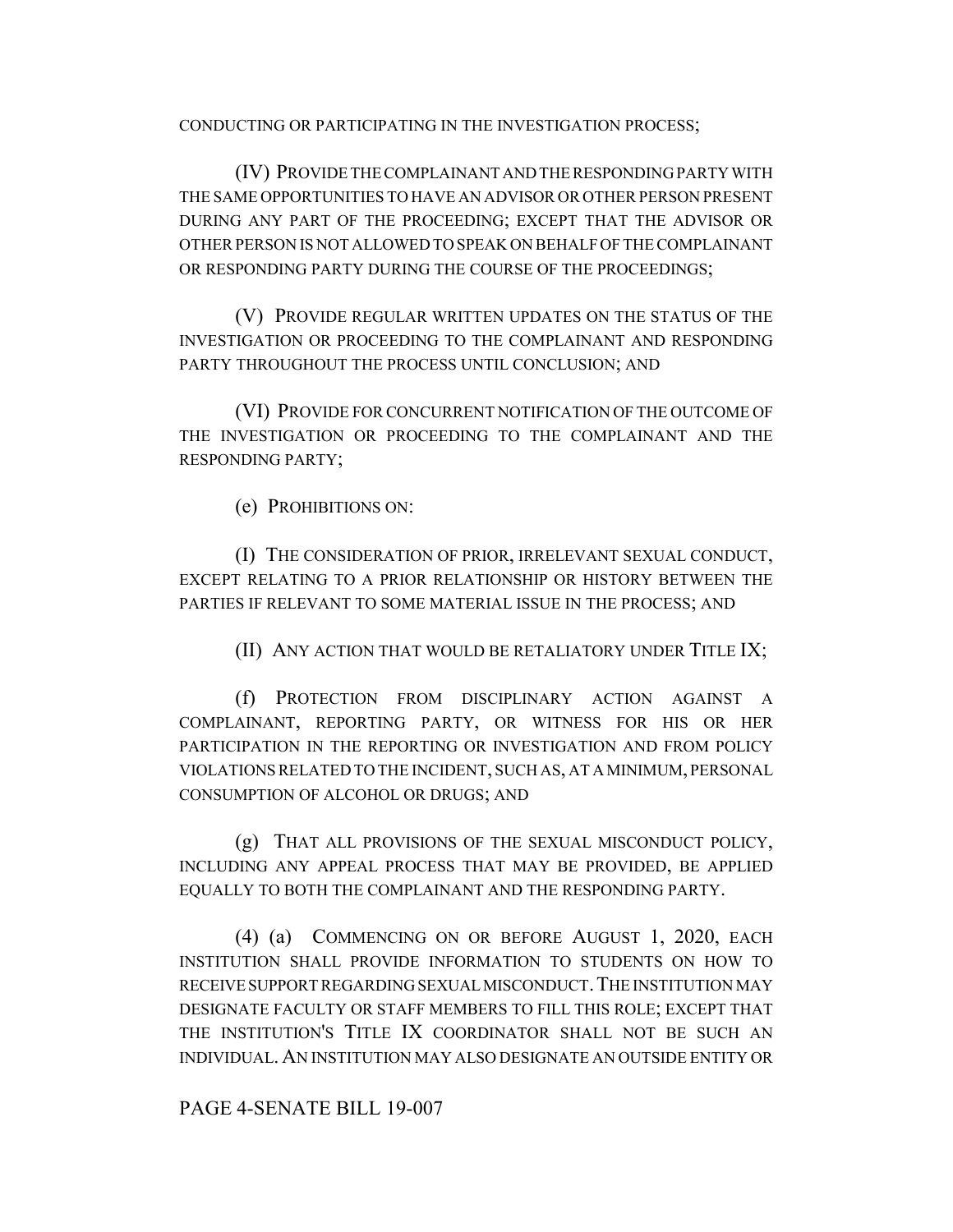SERVICE TO SERVE THIS PURPOSE. IF AN INSTITUTION USES AN OUTSIDE ENTITY OR SERVICE, IT SHALL MAKE ITS SEXUAL MISCONDUCT POLICY AVAILABLE TO THE ENTITY OR SERVICE. AN INSTITUTION THAT ENROLLS FEWER THAN ONE THOUSAND STUDENTS MAY PARTNER WITH ANOTHER INSTITUTION IN THE REGION OR WITHIN THE STATE TO PROVIDE SERVICES PURSUANT TO THIS SUBSECTION (4).

(b) IF AN INDIVIDUAL DESCRIBED IN SUBSECTION  $(4)(a)$  OF THIS SECTION MEETS THE REQUIREMENTS OF SECTION  $13-90-107$  (1)(k)(II) OR SECTION 12-43-218, THE INDIVIDUAL HAS THE PROTECTIONS FOR CONFIDENTIALITY OR PRIVILEGES ESTABLISHED PURSUANT TO THOSE SECTIONS.

(5) (a) COMMENCING ON OR BEFORE AUGUST 1, 2020, EACH INSTITUTION OF HIGHER EDUCATION SHALL PROMOTE:

(I) AWARENESS AND PREVENTION OF SEXUAL MISCONDUCT; AND

(II) THE INSTITUTION'S SEXUAL MISCONDUCT POLICY.

(b) EACH INSTITUTION SHALL PROMOTE THE INFORMATION DESCRIBED IN SUBSECTION (5)(a) OF THIS SECTION BY:

(I) PROMINENTLY DISPLAYING ON ITS WEBSITE:

(A) THE INSTITUTION'S SEXUAL MISCONDUCT POLICY; AND

(B) THE TELEPHONE NUMBER AND WEBSITE FOR AN INSTITUTIONAL, LOCAL, STATE, OR NATIONAL TWENTY-FOUR-HOUR HOTLINE THAT PROVIDES INFORMATION ON SEXUAL MISCONDUCT; AND

(II) ANNUALLY DISTRIBUTING THROUGH ELECTRONIC OR OTHER MEANS OF COMMUNICATION THE INSTITUTION'S SEXUAL MISCONDUCT POLICY.

(6) (a) COMMENCING ON OR BEFORE AUGUST 1, 2020, EACH INSTITUTION OF HIGHER EDUCATION SHALL OFFER TRAINING:

(I) TO PROMOTE AWARENESS AND PREVENTION OF SEXUAL MISCONDUCT; AND

PAGE 5-SENATE BILL 19-007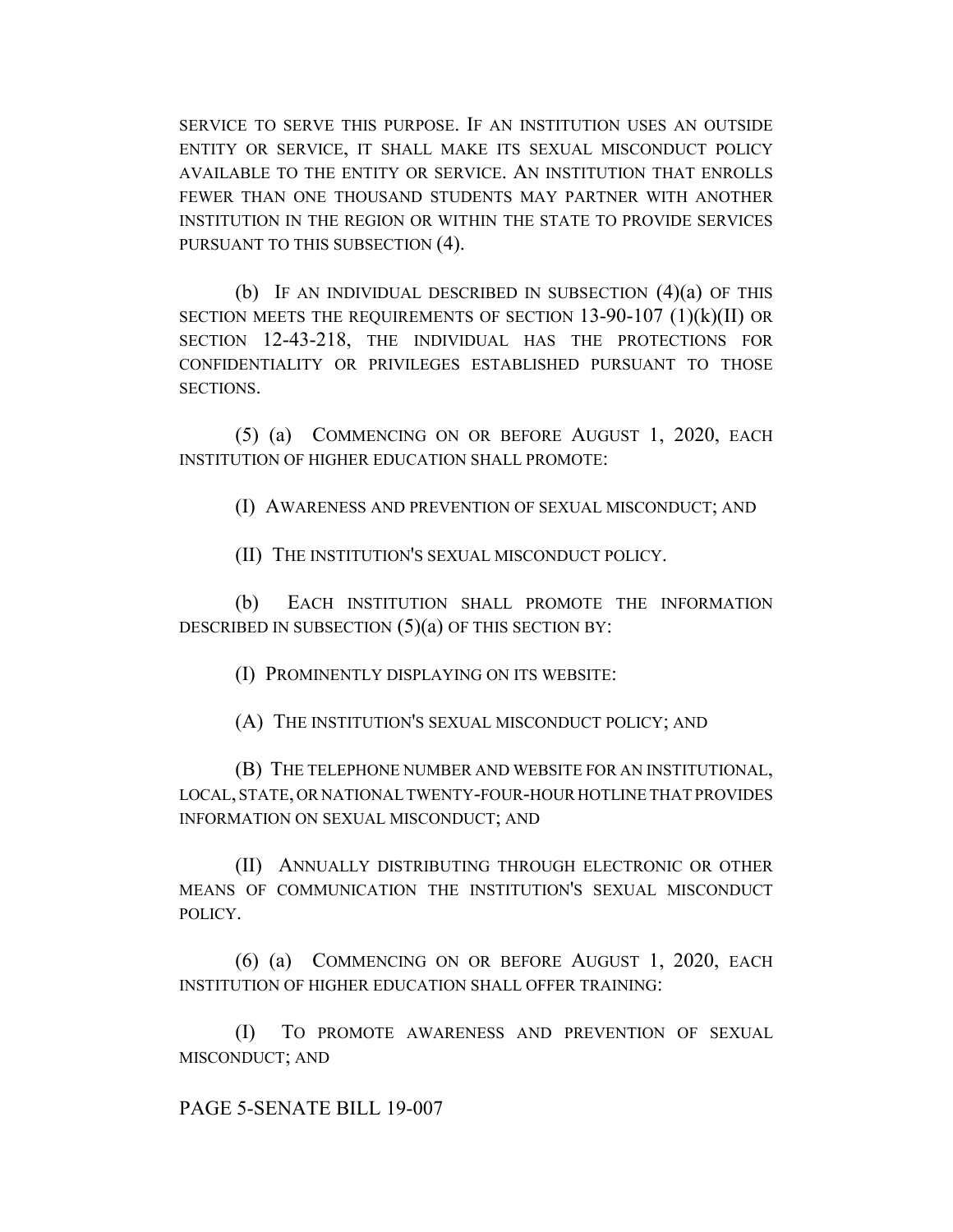### (II) ON THE INSTITUTION'S SEXUAL MISCONDUCT POLICY.

(b) THE TRAINING MUST BE OFFERED ANNUALLY TO ALL INCOMING STUDENTS AND NEWLY EMPLOYED FACULTY AND STAFF AND, WHEN APPLICABLE, TO ALL STUDENTS, FACULTY, AND STAFF IF THE SEXUAL MISCONDUCT POLICY IS SUBSTANTIALLY UPDATED. ANY INDIVIDUAL DESIGNATED AS RESPONSIBLE FOR INVESTIGATING OR ADJUDICATING COMPLAINTS UNDER THE SEXUAL MISCONDUCT POLICY MUST BE TRAINED ON THE POLICY IN EFFECT AT THE TIME OF THE INVESTIGATION OR ADJUDICATION.

(c) THE TRAINING REQUIRED BY THIS SUBSECTION (6) MAY INCLUDE BUT IS NOT LIMITED TO:

(I) HOW TO PROMOTE AWARENESS AND PREVENTION OF SEXUAL MISCONDUCT;

(II) AN EXPLANATION OF THE INSTITUTION'S SEXUAL MISCONDUCT POLICY;

(III) AN EXPLANATION OF RELEVANT STATE AND FEDERAL LAWS CONCERNING SEXUAL MISCONDUCT;

(IV) AN EXPLANATION OF TYPES OF CONDUCT THAT WOULD CONSTITUTE A VIOLATION OF THE INSTITUTION'S SEXUAL MISCONDUCT POLICY;

(V) THE ROLE OF THE INSTITUTION IN ENSURING A COORDINATED RESPONSE TO AN ALLEGATION OF SEXUAL MISCONDUCT;

(VI) THE DEFINITION OF "CONSENT" IN THE CONTEXT OF SEXUAL ACTIVITY;

(VII) OPTIONS FOR BYSTANDER INTERVENTION;

(VIII) OPTIONS FOR INVOLVING LAW ENFORCEMENT IN RESPONDING TO SEXUAL MISCONDUCT;

(IX) THE IMPORTANCE OF TREATING AND HOW TO TREAT OTHERS WITH DIGNITY AND RESPECT; AND

PAGE 6-SENATE BILL 19-007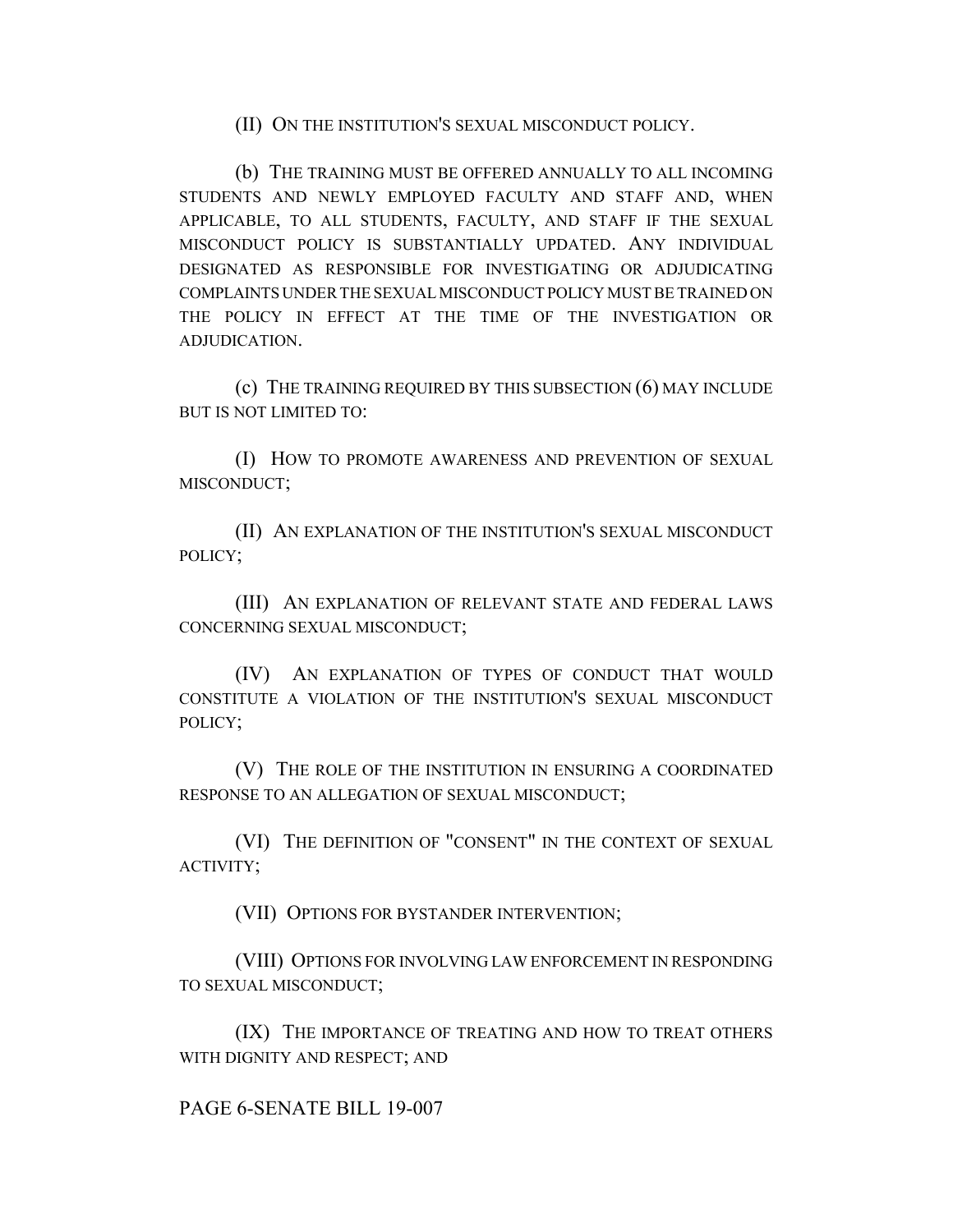(X) THE EFFECTS OF TRAUMA ON REPORTING PARTIES OR COMPLAINANTS WHO HAVE EXPERIENCED SEXUAL MISCONDUCT THAT MAY INCLUDE:

(A) INFORMATION ON WORKING WITH AND INTERVIEWING PERSONS WHO HAVE EXPERIENCED SEXUAL MISCONDUCT;

(B) WAYS TO COMMUNICATE SENSITIVELY AND COMPASSIONATELY WITH A REPORTING PARTY OR COMPLAINANT; AND

(C) INFORMATION REGARDING HOW SEXUAL MISCONDUCT MAY IMPACT STUDENTS WITH INTELLECTUAL AND DEVELOPMENTAL DISABILITIES.

(7) (a) ON OR BEFORE OCTOBER 1, 2020, EACH INSTITUTION OF HIGHER EDUCATION SHALL PROVIDE TO THE DEPARTMENT, TO BE POSTED ON THE DEPARTMENT'S WEBSITE:

(I) A COPY OF THE INSTITUTION'S SEXUAL MISCONDUCT POLICY;

(II) A STATEMENT AS TO HOW THE INSTITUTION IS PROVIDING INFORMATION TO STUDENTS ON HOW TO RECEIVE SUPPORT REGARDING SEXUAL MISCONDUCT AS REQUIRED BY SUBSECTION (4) OF THIS SECTION AND HOW IT IS PROMOTING THE INFORMATION REQUIRED BY SUBSECTION (5) OF THIS SECTION; AND

(III) A DESCRIPTION OF THE SEXUAL MISCONDUCT TRAINING PROVIDED BY THE INSTITUTION AS REQUIRED BY SUBSECTION (6) OF THIS SECTION.

(b) ON OR BEFORE OCTOBER 1, 2021, AND ON OR BEFORE EACH JANUARY 1 THEREAFTER, EACH INSTITUTION OF HIGHER EDUCATION SHALL PROVIDE TO THE DEPARTMENT, TO BE POSTED ON THE DEPARTMENT'S WEBSITE:

(I) A COPY OF ANY UPDATED INSTITUTIONAL SEXUAL MISCONDUCT POLICY ADOPTED DURING THE PREVIOUS CALENDAR YEAR;

(II) A STATEMENT AS TO ANY CHANGES IN THE MANNER IN WHICH THE INSTITUTION PROVIDES OR PROMOTES THE INFORMATION REQUIRED BY SUBSECTION (4) OR (5) OF THIS SECTION; AND

PAGE 7-SENATE BILL 19-007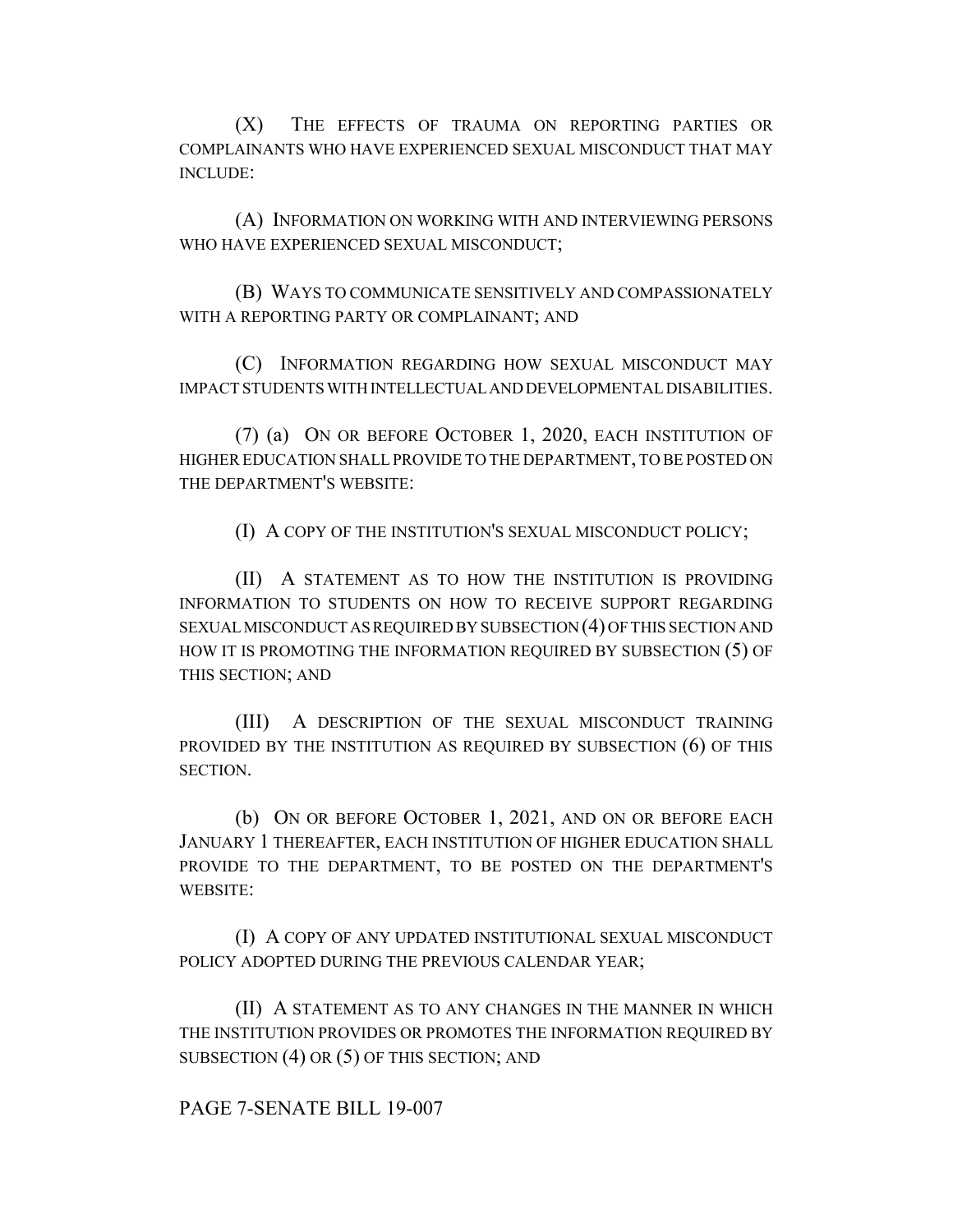(III) A DESCRIPTION OF THE SEXUAL MISCONDUCT TRAINING PROVIDED BY THE INSTITUTION AS REQUIRED BY SUBSECTION (6) OF THIS SECTION.

(8) BEGINNING IN 2020, AND EVERY YEAR THEREAFTER, THE DEPARTMENT SHALL INCLUDE AS PART OF ITS "STATE MEASUREMENT FOR ACCOUNTABLE,RESPONSIVE, AND TRANSPARENT (SMART)GOVERNMENT ACT" HEARING REQUIRED BY SECTION 2-7-203 INFORMATION CONCERNING THE REPORTS SUBMITTED BY INSTITUTIONS PURSUANT TO SUBSECTION (7)(a) OF THIS SECTION.

(9) (a) COMMENCING ON OR BEFORE AUGUST 1, 2020, SUBJECT TO AVAILABLE APPROPRIATIONS, THE DEPARTMENT SHALL HOST BIENNIAL SUMMITS ON SEXUAL MISCONDUCT ON INSTITUTION CAMPUSES FOR STAKEHOLDERS, ADVOCATES, STUDENTS, FACULTY, AND OTHER INTERESTED PERSONS TO FACILITATE COMMUNICATION, SHARE INFORMATION, AND HEAR FROM EXPERTS, AND OTHER EFFORTS TO PROMOTE AWARENESS AND PREVENTION OF SEXUAL MISCONDUCT ON COLORADO'S INSTITUTION CAMPUSES.

(b) PRIOR TO EACH BIENNIAL SUMMIT, THE DEPARTMENT SHALL CONVENE A PLANNING COMMITTEE COMPOSED OF:

(I) A REPRESENTATIVE OF A PUBLIC FOUR-YEAR INSTITUTION, APPOINTED BY THE GOVERNING BOARDS OF PUBLIC FOUR-YEAR INSTITUTIONS;

(II) A REPRESENTATIVE OF A PUBLIC TWO-YEAR COLLEGE, APPOINTED BY THE GOVERNING BOARDS OF PUBLIC TWO-YEAR COLLEGES;

(III) A REPRESENTATIVE OF A PUBLIC RURAL COLLEGE, AS DEFINED BY THE DEPARTMENT, APPOINTED BY THE GOVERNING BOARDS OF PUBLIC RURAL COLLEGES;

(IV) A REPRESENTATIVE OF A PUBLIC AREA TECHNICAL COLLEGE, APPOINTED BY THE GOVERNING BOARDS OF PUBLIC AREA TECHNICAL COLLEGES;

(V) A REPRESENTATIVE OF A PRIVATE FOUR-YEAR INSTITUTION, APPOINTED BY THE GOVERNING BOARDS OF THE PRIVATE FOUR-YEAR

# PAGE 8-SENATE BILL 19-007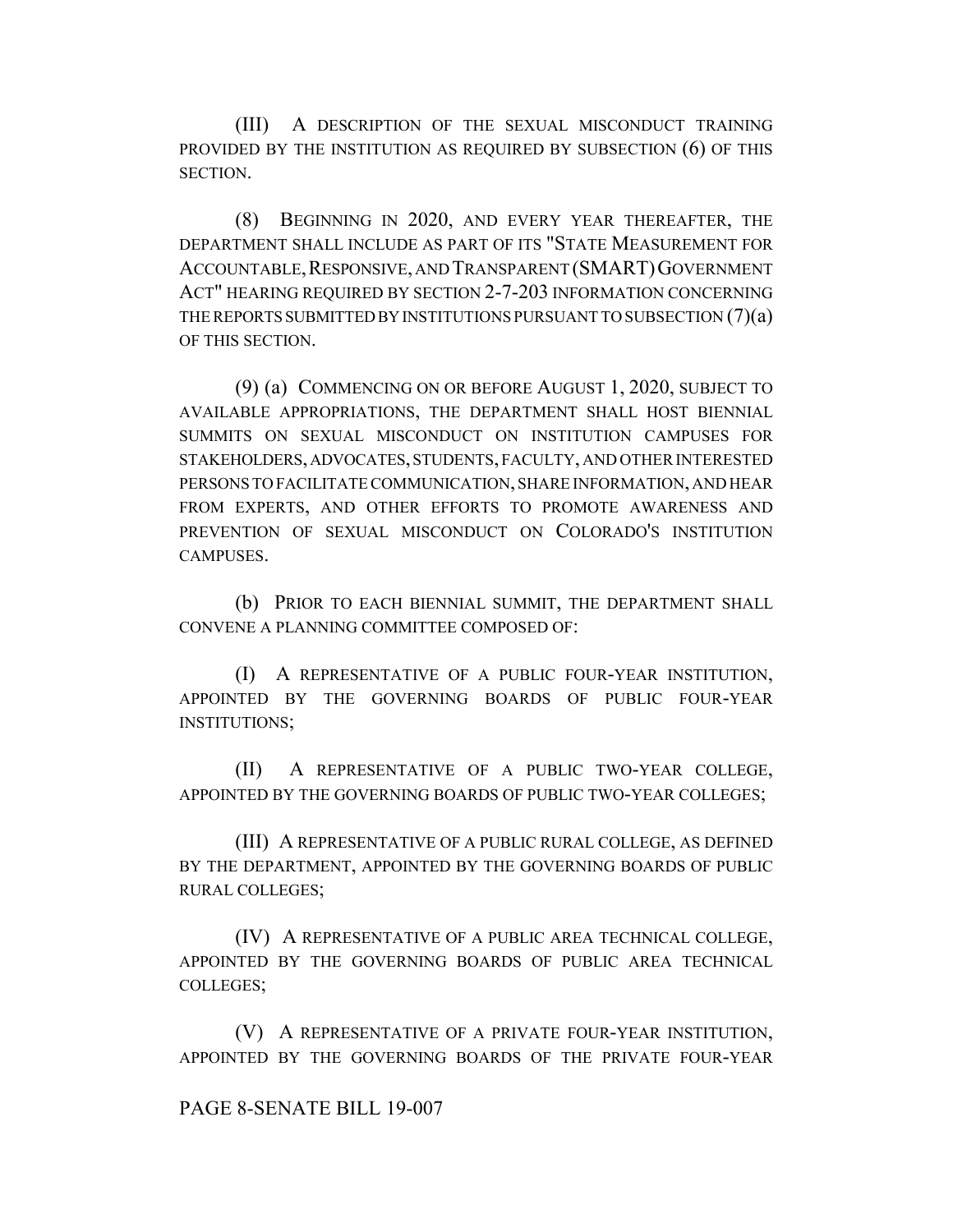INSTITUTIONS;

(VI) TWO STUDENTS, ONE FROM A PUBLIC FOUR-YEAR INSTITUTION AND ONE FROM A PUBLIC TWO-YEAR COLLEGE, APPOINTED BY A STATEWIDE ORGANIZATION OF PUBLIC STUDENT GOVERNMENTS;

(VII) A REPRESENTATIVE OF A CAMPUS-BASED ORGANIZATION THAT REPRESENTS VICTIMS OF SEXUAL MISCONDUCT FROM AN INSTITUTION NOT OTHERWISE REPRESENTED ON THE COMMITTEE, APPOINTED BY THE EXECUTIVE DIRECTOR OF THE DEPARTMENT;

(VIII) A REPRESENTATIVE OF A STATEWIDE COMMUNITY-BASED ADVOCACY ORGANIZATION THAT REPRESENTS VICTIMS OF SEXUAL MISCONDUCT, APPOINTED BY THE EXECUTIVE DIRECTOR OF THE DEPARTMENT; AND

(IX) A VICTIM OF SEXUAL MISCONDUCT AT AN INSTITUTION, APPOINTED JOINTLY BY THE REPRESENTATIVES APPOINTED PURSUANT TO SUBSECTIONS  $(9)(b)(VII)$  AND  $(9)(b)(VIII)$  OF THIS SECTION.

(c) THE PLANNING COMMITTEE MAY COLLABORATE WITH OTHER INTERESTED PARTIES, INCLUDING COMMUNITY PARTNERS, TO DEVELOP THE MOST EFFECTIVE EVENT TO FACILITATE THE PURPOSES OF THE SUMMIT AS DESCRIBED IN SUBSECTION (9)(a) OF THIS SECTION.

(d) (I) ON OR BEFORE JANUARY 15 OF THE YEAR FOLLOWING THE SUMMIT, THE PLANNING COMMITTEE SHALL SUBMIT A REPORT TO THE EDUCATION COMMITTEES OF THE SENATE AND THE HOUSE OF REPRESENTATIVES, OR ANY SUCCESSOR COMMITTEES, INCLUDING A SUMMARY OF THE EVENTS, ATTENDEES, OUTCOMES, AND RECOMMENDATIONS.

(II) NOTWITHSTANDING THE PROVISIONS OF SECTION 24-1-136  $(11)(a)(I)$ , THE REQUIREMENT FOR THE REPORT IN SUBSECTION  $(9)(d)(I)$  OF THIS SECTION CONTINUES INDEFINITELY.

**23-5-147. Sexual misconduct advisory committee - membership - duties - legislative declaration - definitions -repeal.** (1) (a) THE GENERAL ASSEMBLY FINDS AND DECLARES THAT IN NOVEMBER OF 2018, THE FEDERAL DEPARTMENT OF EDUCATION ISSUED NEW, PROPOSED RULES ON

## PAGE 9-SENATE BILL 19-007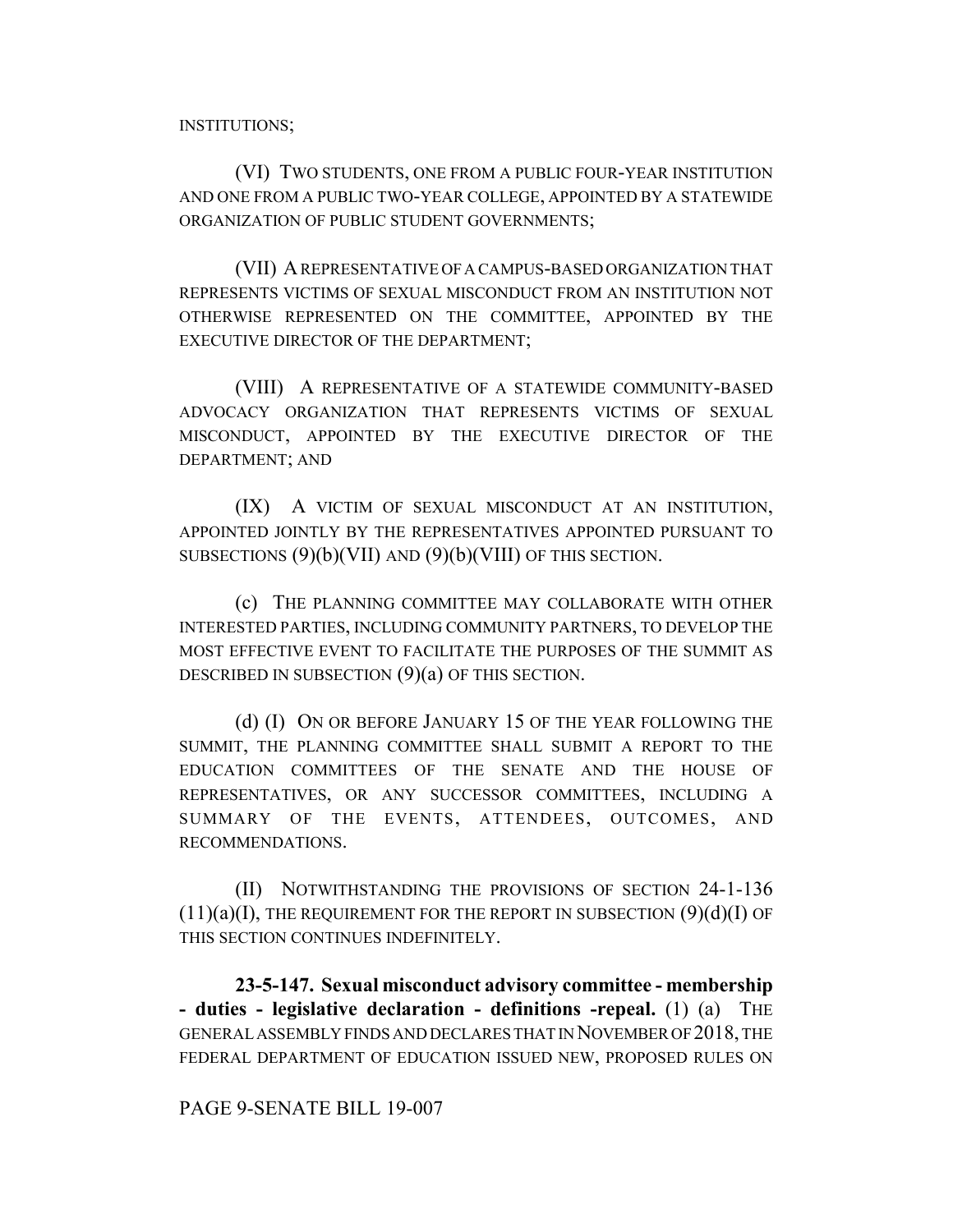TITLE IX DEALING WITH SEXUAL MISCONDUCT.

(b) THE DRAFT RULES INCLUDED CHANGES IN HOW EDUCATIONAL INSTITUTIONS WERE TO HANDLE:

(I) ALLEGATIONS OF OFF-CAMPUS SEXUAL MISCONDUCT; AND

(II) CROSS-EXAMINATION OF PARTIES AND WITNESSES DURING HEARINGS.

(c) IN RESPONSE TO THE PROPOSED RULES, THE FEDERAL DEPARTMENT OF EDUCATION RECEIVED NUMEROUS COMMENTS AND HAS NOT YET ADOPTED THE FINAL RULES.

(d) INSTITUTIONS OF HIGHER EDUCATION WILL NEED TO RESPOND TO THE NEW FEDERAL RULES QUICKLY.

(e) THEREFORE, THE STATE SHOULD HAVE IN PLACE AN ADVISORY COMMITTEE TO QUICKLY MAKE RECOMMENDATIONS TO THE GENERAL ASSEMBLY AND INSTITUTIONS OF HIGHER EDUCATION ON THE PROPOSED RULES.

(2) AS USED IN THIS SECTION, UNLESS THE CONTEXT OTHERWISE REQUIRES:

(a) "ADVISORY COMMITTEE" MEANS THE SEXUAL MISCONDUCT ADVISORY COMMITTEE CREATED PURSUANT TO SUBSECTION (3) OF THIS SECTION.

(b) "DEPARTMENT" MEANS THE DEPARTMENT OF HIGHER EDUCATION CREATED AND EXISTING PURSUANT TO SECTION 24-1-114.

(c) "INSTITUTION OF HIGHER EDUCATION" OR "INSTITUTION" MEANS A STATE INSTITUTION OF HIGHER EDUCATION, AS DEFINED IN SECTION 23-18-102 (7), OR ANY ACCREDITED CAMPUS OF A STATE INSTITUTION OF HIGHER EDUCATION; A PARTICIPATING PRIVATE INSTITUTION OF HIGHER EDUCATION, AS DEFINED IN SECTION 23-18-102 (8); A LOCAL DISTRICT COLLEGE, AS DEFINED IN SECTION  $23-71-102$  (1)(a); AND AN AREA TECHNICAL COLLEGE, AS DEFINED IN SECTION 23-60-103 (1).

PAGE 10-SENATE BILL 19-007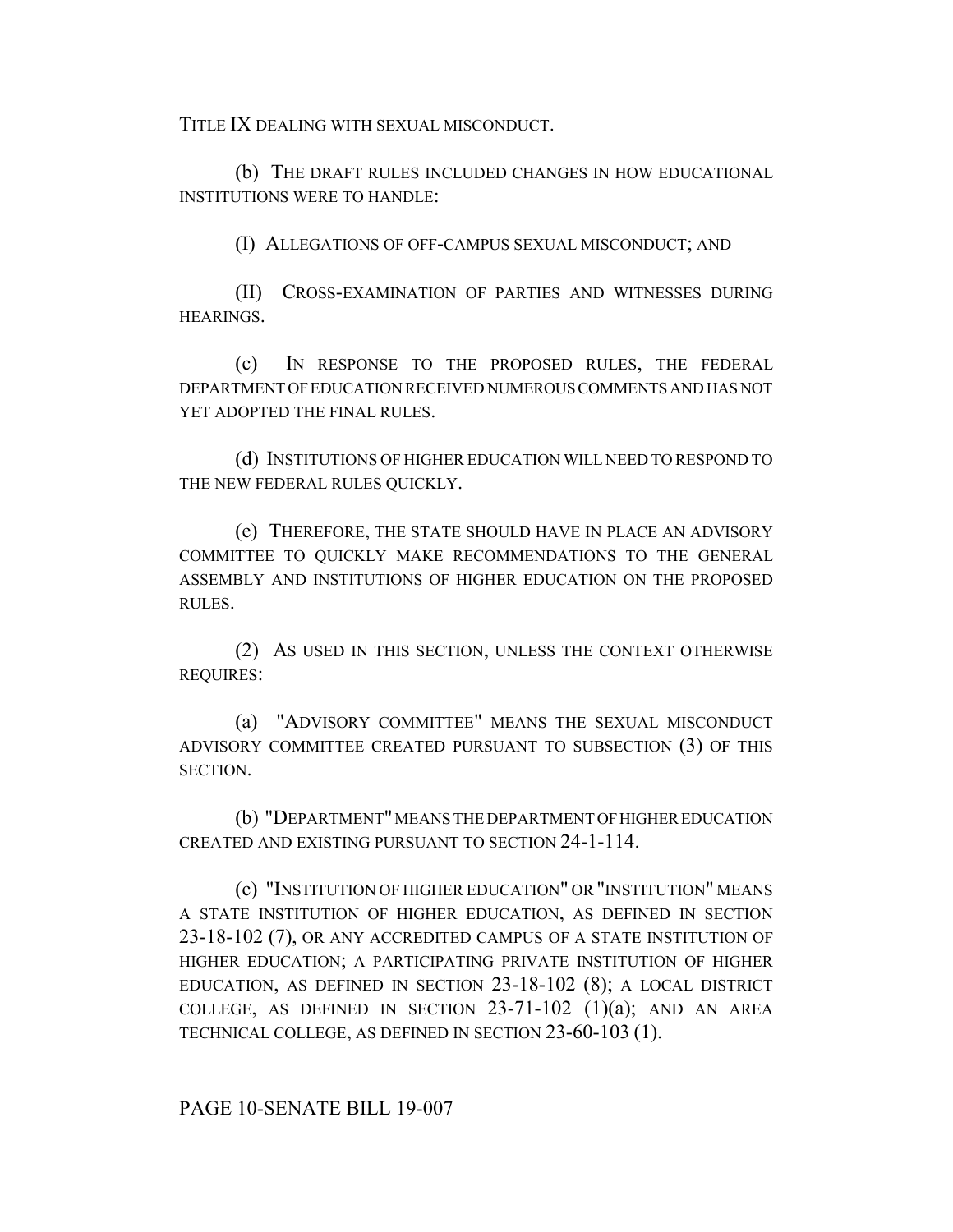(3) THERE IS CREATED IN THE DEPARTMENT THE SEXUAL MISCONDUCT ADVISORY COMMITTEE TO MAKE RECOMMENDATIONS TO THE GENERAL ASSEMBLY AND TO INSTITUTIONS OF HIGHER EDUCATION CONCERNING SEXUAL MISCONDUCT POLICIES AND METHODS TO REDUCE SEXUAL MISCONDUCT AT INSTITUTIONS OF HIGHER EDUCATION.

(4) (a) THE ADVISORY COMMITTEE CONSISTS OF THE FOLLOWING ELEVEN PERSONS APPOINTED BY THE EXECUTIVE DIRECTOR OF THE DEPARTMENT:

(I) THREE REPRESENTATIVES FROM INSTITUTIONS OF HIGHER EDUCATION;

(II) TWO TITLE IX COORDINATORS FROM INSTITUTIONS OF HIGHER EDUCATION;

(III) THREE PERSONS WHO ARE REPRESENTATIVES OF ORGANIZATIONS THAT ADVOCATE ON BEHALF OF OR PROVIDE SERVICES TO VICTIMS OF SEXUAL MISCONDUCT;

(IV) AN ATTORNEY WHO HAS EXPERIENCE REPRESENTING VICTIMS OF SEXUAL MISCONDUCT AT INSTITUTIONS OF HIGHER EDUCATION;

(V) AN ATTORNEY WHO HAS EXPERIENCE REPRESENTING PERSONS ACCUSED OF SEXUAL MISCONDUCT AT INSTITUTIONS OF HIGHER EDUCATION; AND

(VI) A PERSON WITH EXPERIENCE PROVIDING TRAUMA-INFORMED CARE.

(b) MEMBERS OF THE ADVISORY COMMITTEE SERVE FOUR-YEAR TERMS AND MAY BE REAPPOINTED.

(c) MEMBERS OF THE ADVISORY COMMITTEE SERVE WITHOUT COMPENSATION OR REIMBURSEMENT OF EXPENSES.

(5) AFTER THE FINAL FEDERAL RULES ON TITLE IX SEXUAL MISCONDUCT ARE ADOPTED, THE ADVISORY COMMITTEE SHALL STUDY, EXAMINE BEST PRACTICES, AND MAKE RECOMMENDATIONS TO THE GENERAL ASSEMBLY AND TO INSTITUTIONS OF HIGHER EDUCATION ON ISSUES RELATED

PAGE 11-SENATE BILL 19-007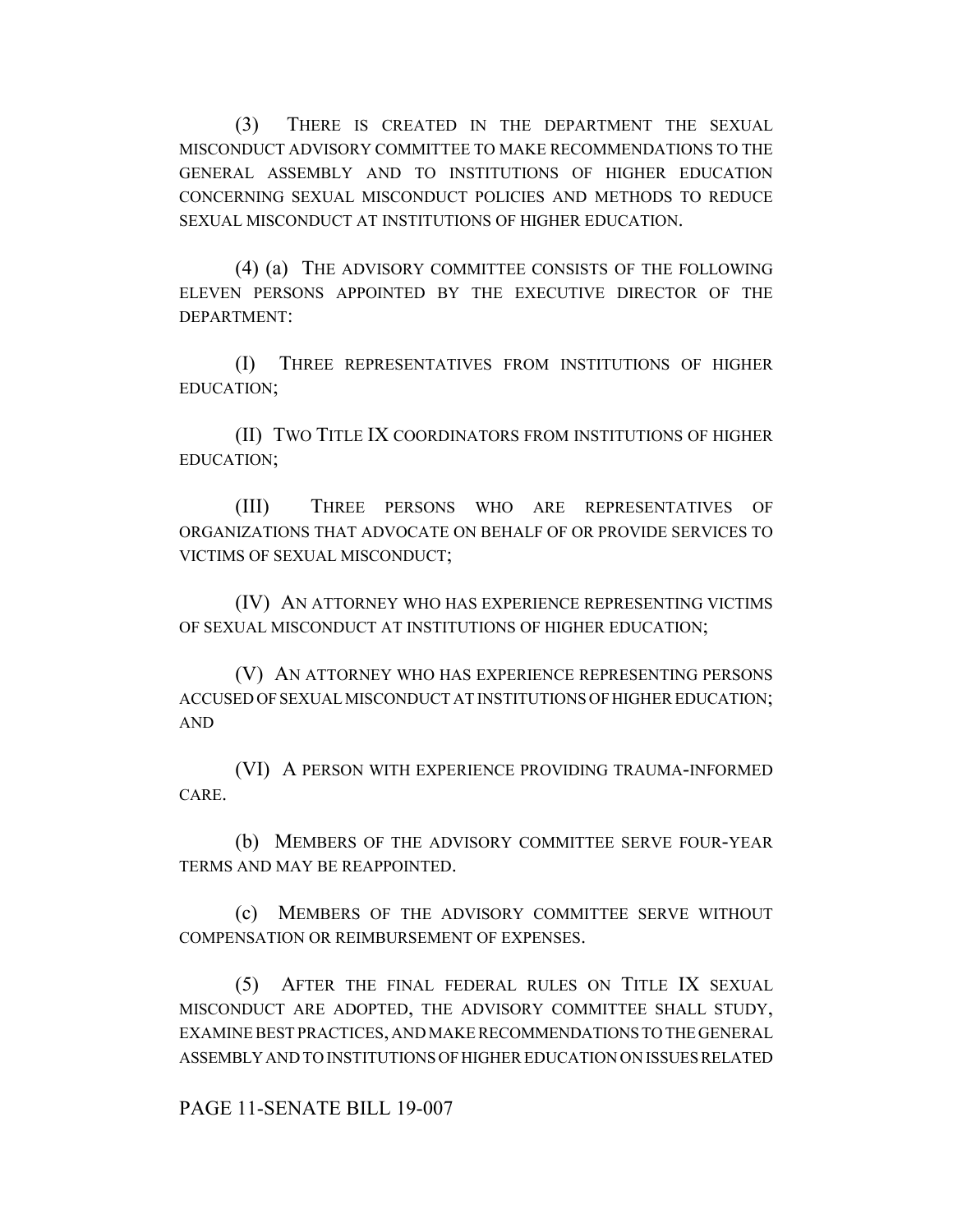TO SEXUAL MISCONDUCT AT INSTITUTIONS OF HIGHER EDUCATION INCLUDING:

(a) HOW TO HANDLE INCIDENTS OF SEXUAL MISCONDUCT THAT OCCUR OUTSIDE OF AN INSTITUTION'S PROGRAMS, ACTIVITIES, OR PROPERTY;

(b) HOW TO CONDUCT CROSS-EXAMINATION OF PARTIES AND WITNESSES AT HEARINGS;

(c) WHETHER A STANDARD OF REASONABLENESS SHOULD BE INCLUDED IN AN INSTITUTION'S SEXUAL MISCONDUCT POLICY; AND

(d) CAN AND SHOULD INSTITUTIONS OF HIGHER EDUCATION HAVE HIGHER STANDARDS THAN ARE REQUIRED BY FEDERAL LAW AND REGULATION.

(6) (a) WITHIN NINETY DAYS AFTER THE FINAL FEDERAL RULES ON TITLE IX SEXUAL MISCONDUCT ARE ADOPTED, THE ADVISORY COMMITTEE SHALL SUBMIT A REPORT TO THE EDUCATION COMMITTEES OF THE SENATE AND HOUSE OF REPRESENTATIVES, OR ANY SUCCESSOR COMMITTEES, ON SUGGESTED CHANGES TO INSTITUTIONS' POLICIES OF SEXUAL MISCONDUCT DUE TO THE NEW FEDERAL RULES.

(b) ON OR BEFORE JANUARY 15, 2021, AND EACH JANUARY 15 THEREAFTER, THE ADVISORY COMMITTEE SHALL SUBMIT A REPORT TO THE EDUCATION COMMITTEES OF THE SENATE AND HOUSE OF REPRESENTATIVES, OR ANY SUCCESSOR COMMITTEES, INCLUDING RECOMMENDATIONS FOR CHANGES TO STATUTES AND POLICIES OF INSTITUTIONS OF HIGHER EDUCATION.

(7) THIS SECTION IS REPEALED, EFFECTIVE SEPTEMBER 1, 2023. BEFORE THE REPEAL, THIS SECTION IS SCHEDULED FOR REVIEW IN ACCORDANCE WITH SECTION 2-3-1203.

**SECTION 2.** In Colorado Revised Statutes, 2-3-1203, **add**  $(14)(a)(XI)$  as follows:

**2-3-1203. Sunset review of advisory committees - legislative declaration - definition - repeal.** (14) (a) The following statutory authorizations for the designated advisory committees are scheduled for

PAGE 12-SENATE BILL 19-007